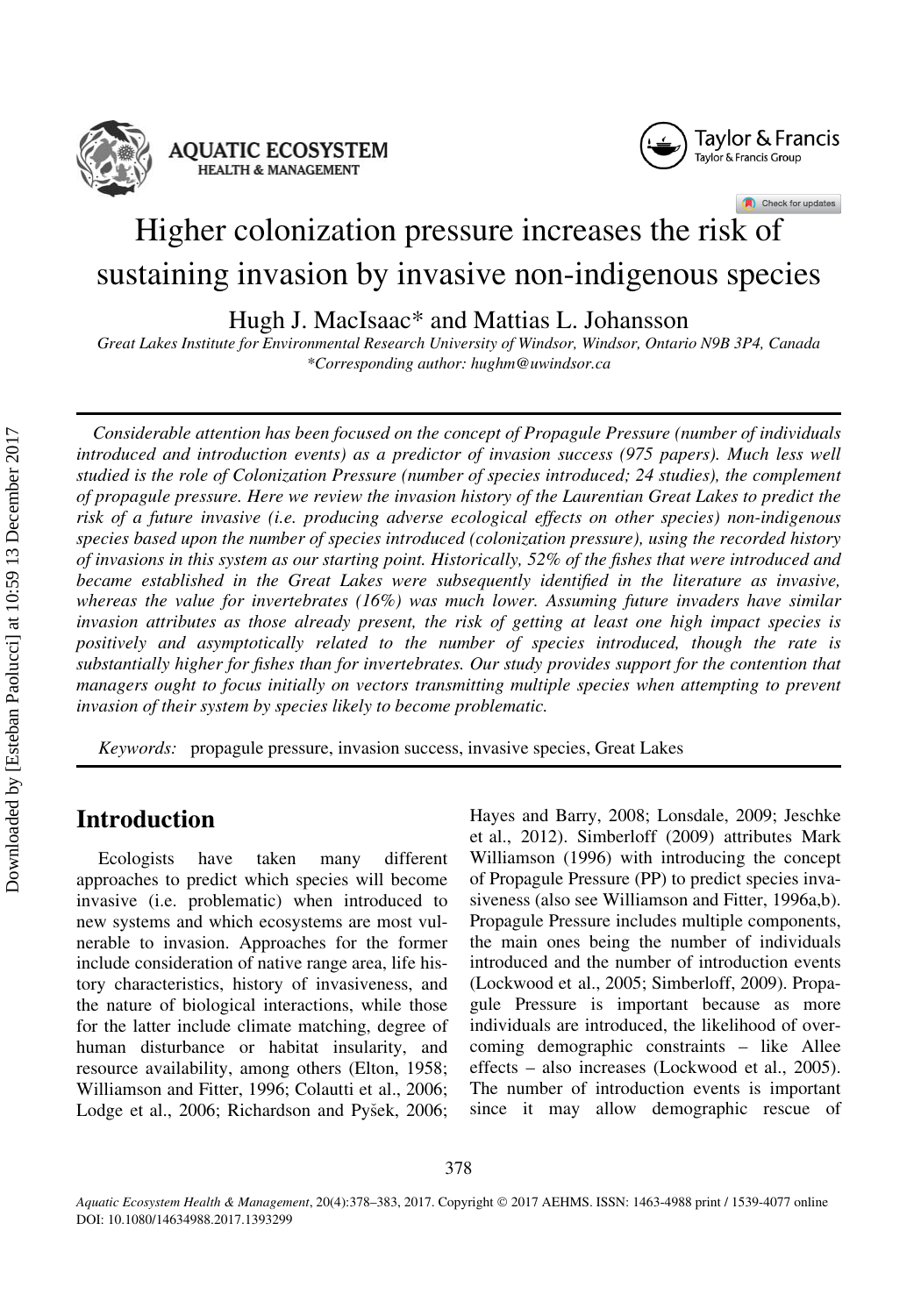previously introduced individuals, as well as providing multiple opportunities to colonize in the face of environmental stochasticity in the receiving habitat (Lockwood et al., 2005; Simberloff, 2009). Propagule Pressure also includes the condition of propagules introduced, and the abundance of the invader in its native range from which propagules are entrained in an invasion vector. The latter variable is potentially important since – all things being equal – higher abundance in the native region provides a potentially larger inoculum when entrained in the invasion vector (Blackburn et al., 2015).

Colonization Pressure – the number of species introduced – is a critical parameter for predicting invasion of habitats. The concept is grounded in the view that each species has a different invasion potential when introduced into a particular habitat, and as the number of species introduced increases so, too, does the likelihood that at least one species will have its establishment requirements met (Lockwood et al., 2009). Colonization Pressure has been explored with birds and waterstriders, and using simulated and real ballast water communities (Ahlroth et al., 2003; Chiron et al., 2009; Lockwood et al., 2009; Briski et al., 2013; Chan et al., 2015a). Lockwood et al. (2009) demonstrated as the total inoculum introduced to a habitat increases, both Propagule Pressure and Colonization Pressure increase, with the latter asymptoting as rare species are slowly added while the former continues to increase.

One concern with increased Colonization Pressure is the increased risk of entraining an invasive non-indigenous species (NIS) (Ricciardi and Kipp, 2008; Ricciardi and MacIsaac, 2011). This problem is, in fact, a variant of the Propagule Pressure concept. If risk of invasion by a highly invasive NIS does, in fact, increase with Colonization Pressure, then it would follow that management ought to focus efforts on vectors capable of transmitting multiple species before those capable of introducing only single species. In this study, we explore this issue using the invasion histories of the Laurentian Great Lakes with respect to successfully established fishes and invertebrates.

#### Methods

We assessed the relative prominence of the terms "propagule pressure" and "colonization pressure" in the ecological literature between 2000 and 2016 (9 September 2016) using either of the terms combined with "biological invasion" or "species invasion" or "invasive species" or "nonindigenous species" in Web of Science. Two metrics were arbitrarily selected to determine popularity of papers using these terms as keywords: total number of papers, and number of papers citing the terms.

To estimate the probability of introducing at least one high-impact invader species to a new area, we performed a probability analysis using the hypergeometric distribution (phyper function in R; R Core Team, 2016). We based the proportion of high-impact versus no-reported impact invaders for this analysis on fish and invertebrate species already introduced – by any vector – and established in the Laurentian Great Lakes (GLAN-SIS, 2016). All fish and invertebrate species were reviewed for demonstrated 'impact' in the Great Lakes based on Web of Science-retrieved publications. This analysis is likely conservative as only reports that explicitly identified adverse ecological effects (i.e. predation, competition, parasitism) involving native species in the Great Lakes were considered as having an impact. Furthermore, if a species has, for example, a parasitic life history but available reports failed to identify any adversely-affected species in the Great Lakes, we did not apply the 'invasive' tag to that species. Analyses were conducted separately for invertebrates and fishes. Using the proportion of high-impact invaders from the Great Lakes, we calculated the probability of introducing at least one high-impact fish or invertebrate invader when introducing from one to ten total species to a new area. Specifically, we modeled the likelihood of getting at least one high impact invader  $[P(X \ge 1)]$ as:

$$
P(X \ge 1) = \sum_{k=1}^{n} \frac{\binom{K}{k} \binom{N-K}{n-k}}{\binom{N}{n}}
$$

where N is the total pool of invaders, K is the number of high-impact invaders, n is the number of species introduced, and k is the number of highimpact invaders drawn. Thus, our model calculated the total probability of drawing one or more high-impact invaders for each step from one to ten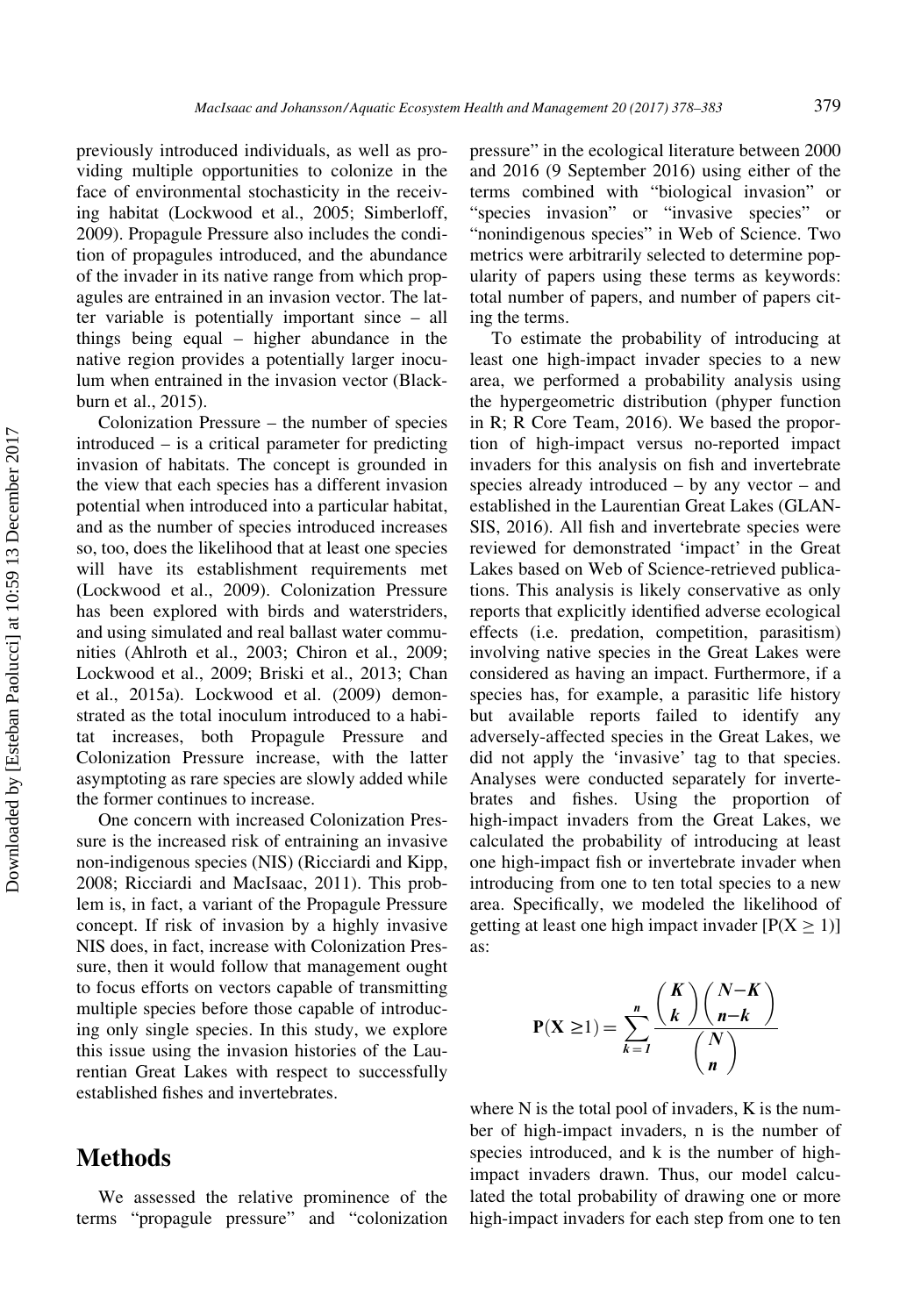species introduced to a new area. Our analysis assumes that introduced species subsequently establish, though, in reality, each species will have a separate probability associated with this stage of invasion.

## Results and discussion

While Propagule Pressure and Colonization Pressure are both utilized in the invasion literature, they are not equally represented. There have been 975 versus 24 publications, respectively, that utilized these terms since 1996. Propagule Pressure was used earlier than Colonization Pressure – which was previously simply called number of species introduced – and it remains more popular today (120 versus 6 publications, respectively, in 2015). Propagule Pressure is also cited much more commonly than Colonization Pressure, with 4846 and 46 citations in 2015, respectively. Both Propagule Pressure and Colonization Pressure have multiple components, including abundance of individuals/species in the source pool, number of individuals/species entrained and released by a vector, and the number of introduced individual/ species that establish (Simberloff, 2009; Lockwood and Blackburn, 2009; Blackburn et al., 2015). Propagule Pressure also considers the number of introduction events. Part of the difference in popularity of studies using the two terms may relate to the fact that the number of individuals introduced has strong implications in evolutionary ecology via founder effects and/or genetic drift (e.g. Bock et al., 2015).

There exists a positive but asymptotic relationship between the risk of at least one high-impact species invading successfully and the number of species introduced to a system (Figure 1). There was a strong difference between risk associated with fish (13 of 25; 52%) versus invertebrate (7 of 45; 16%) invasions (Table 1). This difference may be attributable to the respective trophic levels of these taxa, body mass differences, introduction mode (intentional in the case of most fishes versus accidental for most invertebrates), research effort and consequent understanding of impacts, or a combination of these factors. Our assessment of impactful fishes (52%) corresponds very closely with that of Mills et al. (1994), who reported that 50% of nonindigenous fish species were high impact. Two of four fish species associated with ballast water introduction were high impact. Twenty of the invertebrate species entered via ballast water.

While Colonization Pressure may seem somewhat less popular to invasion ecologists than Propagule Pressure, it is nevertheless critically important to invasion patterns (Chiron et al., 2009). For example, managers are often charged with preventing biological invasions, and are given finite resources with which to conduct their programs. A logical question thus arises as to how best to deploy the budget to maximize social benefit? Our analysis – based upon the history of NIS that established in the Great Lakes – suggests that the focus ought to be based on vectors capable of introducing multiple species simultaneously. Multiple introductions increase the likelihood of getting at least one high-impact species (Ricciardi and Kipp, 2008; Ricciardi et al., 2011), the effect being more pronounced for fishes than invertebrates (Figure 1). Ricciardi and MacIsaac (2011) previously observed that risk of sustaining invasion by an invasive NIS increased with number of species introduced across a spectrum of both



Figure 1. Probability of getting at least one new 'invasive' NIS as a function of number of species introduced based upon prior introduction experiences in the Laurentian Great Lakes.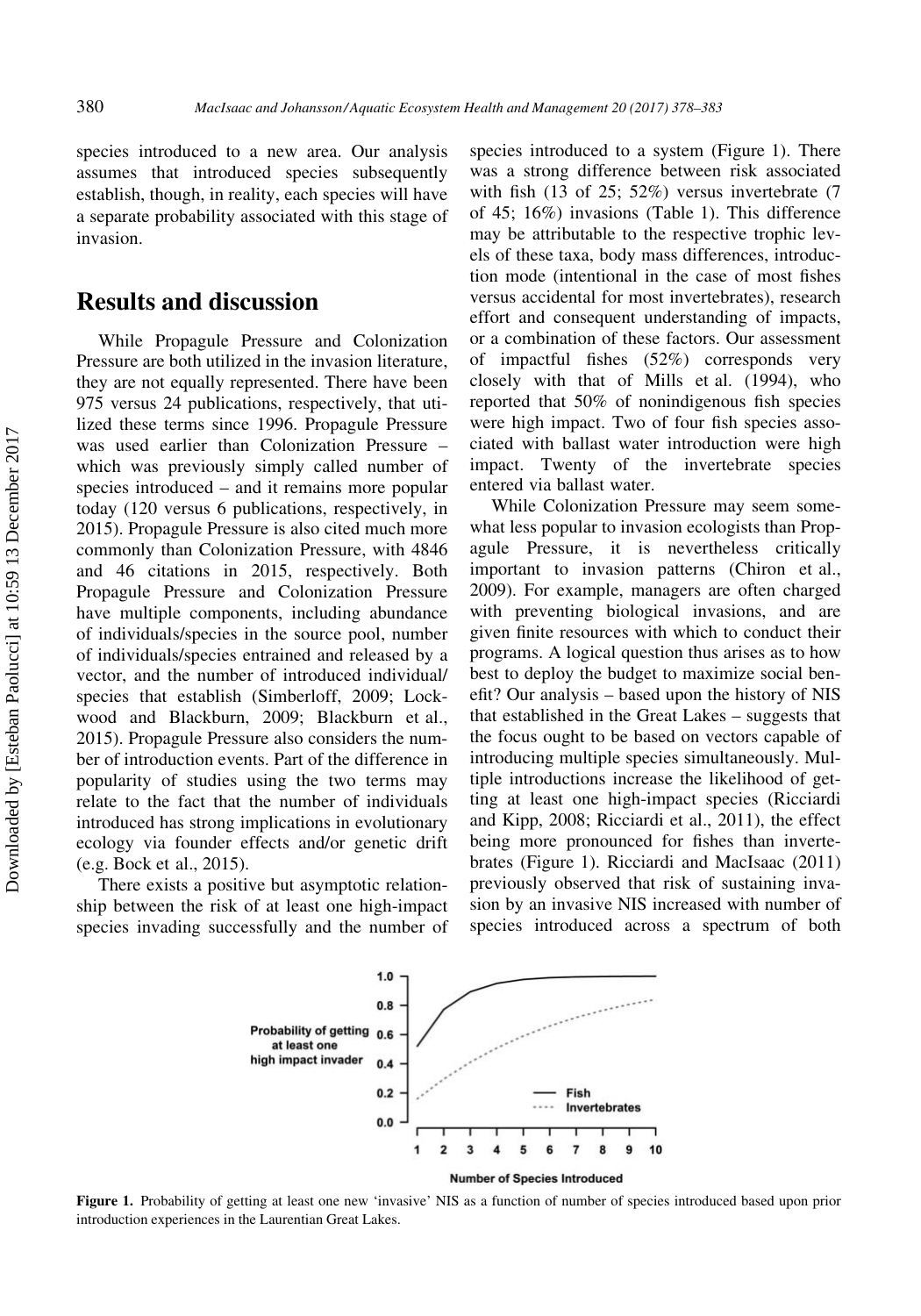| Taxon         | Scientific Name                  | Common Name            |
|---------------|----------------------------------|------------------------|
| <b>Fishes</b> | Alosa pseudoharengus             | Alewife                |
|               | Cyprinus carpio                  | Common Carp            |
|               | Gymnocephalus cernua             | Ruffe                  |
|               | Neogobius melanostomus           | Round Goby             |
|               | Petromyzon marinus               | Sea Lamprey            |
|               | Salmo trutta                     | <b>Brown Trout</b>     |
|               | Oncorhynchus mykiss              | <b>Rainbow Trout</b>   |
|               | Oncorhynchus tshawytscha         | Chinook Salmon         |
|               | Oncorhynchus kisutch             | Coho Salmon            |
|               | Oncorhynchus gorbuscha           | Pink Salmon            |
|               | Morone americana                 | White Perch            |
|               | Lepomis microlophus              | Redear Sunfish         |
|               | Scardinius erythrophthalmus      | Rudd                   |
| Invertebrates | Dreissena polymorpha             | Zebra Mussel           |
|               | Dreissena rostriformis bugenisis | Quagga Mussel          |
|               | <b>Bythotrephes longimanus</b>   | Spiny Waterflea        |
|               | Cercopagis pengoi                | Fishhook Waterflea     |
|               | Hemimysis anomala                | Bloody Red Shrimp      |
|               | Echinogammarus ischnus           | Ponto-Caspian Amphipod |
|               | Cordylophora caspia              | Freshwater Hydroid     |

Table 1. Nonindigenous fishes and invertebrates in the Great Lakes (based on Great Lakes Aquatic Nonindigenous Species Information System) that are invasive in the system.

freshwater and marine ecosystems, with the former seemingly being more vulnerable.

An obvious multiple-species vector is ballast water; however, since implementation of mandatory ballast water flushing rules by both the USA and Canada, there has not been a newly recorded ballast-mediated species introduction in the Great Lakes (Bailey et al., 2011). A second possibility is fouling organisms on exterior surfaces of vessels. While some species may have entered the Great Lakes via the mechanism (Mills et al., 1993), it is nowhere near as strong a vector as it is in marine systems where it can be the single-most important introduction mechanism. Other possible vectors might include the live trade in pond and aquarium species (Pugnacco et al., 2015), in which introduced aquatic plants could be fouled by nonindigenous invertebrates or algae, while introduced fishes or invertebrates may be parasitized by taxa non-indigenous to the system. For example, of 98 cases of co-introduction of species, more than 50% involved freshwater fishes and their parasites (Lymbery et al., 2014). Bait fish releases pose a further risk if the species sample is contaminated with by-catch species (Drake and Mandrak, 2014). In each of these cases, however, the total number of non-indigenous species introduced with a single introduction event is likely to pale in comparison to that associated with ballast water and hull fouling in marine environments (Chan et al., 2015b).

There may be exceptions to the concept of addressing multiple-species vectors first. If, for example, a highly invasive species is not yet present, and if it were likely to survive and disrupt the receiving ecosystem, a case could be made that a species-specific prevention program was warranted. For example, the Golden Mussel Limnoperna fortunei, a native of East Asia, has spread widely in that region and through much of central South America. The species is ecologically similar to the Zebra Mussel Dreissena polymorpha, though it seemingly has broader ecological tolerances and would pose an even greater ecological risk (Ricciardi, 1998). In both Asia and South America, the species is associated with severe biofouling of industrial and municipal water intakes and strong ecological effects. It is not present in North America, Europe or Australia, and prevention measures to ensure it is not introduced would be prudent. Likewise, concern about Bighead Carp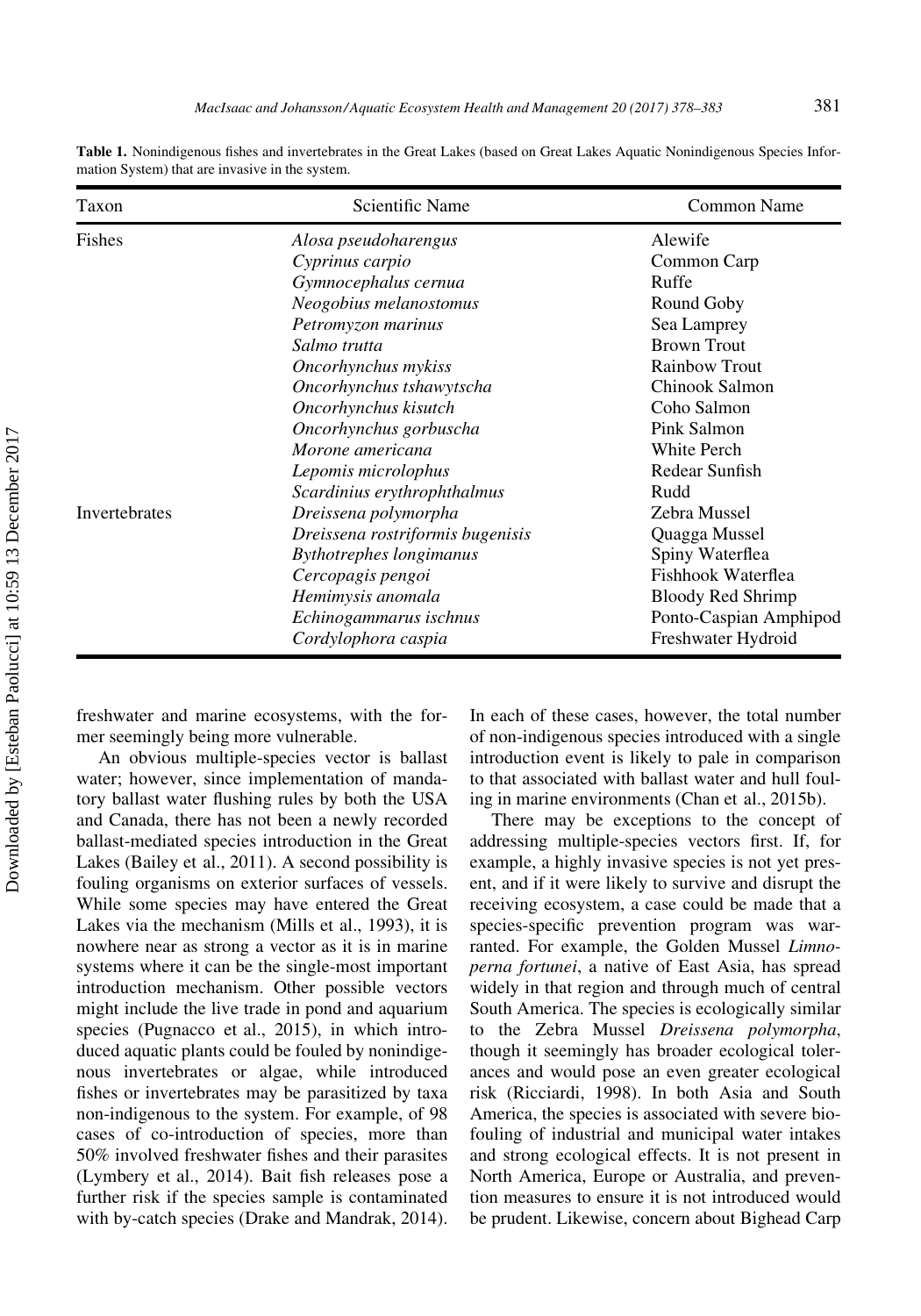(Hypophthalmichthys nobilis) and Silver Carp (H. molitrix) entering the Great Lakes has preoccupied managers throughout the Great Lakes region, resulting in proposals to reengineer Chicago Area Waterways at great expense to prevent invasion of Lake Michigan (USACE, 2014). Despite these specific case studies where preventing invasion by one or a few species appears justified, in general it would appear that preventative measures that target multi-species vectors would be both more cost-effective and cost-efficient at preventing invasive NIS from entering new ecosystems.

### **Conclusions**

It is surprising that thus far only a handful of studies have explicitly assessed the importance of Colonization Pressure in risk assessments of sustaining a future invasion by one or more invasive NIS (Ahlroth et al., 2003; Verling et al., 2005; Roman and Darling, 2007; Ricciardi and Kipp, 2008; Chiron et al., 2009; Ricciardi and MacIsaac, 2011). This dearth of studies may be because researchers are more familiar with Propagule Pressure and its constituent parts, or because they work on individual species or on vectors that transmit only one or a few species. Results from this and previous studies indicate, however, that Colonization Pressure is also important and ought not to be ignored.

## Acknowledgements

HJM would like to thank Drs. Mohi Munawar, Sarah Bailey, and Francisco Sylvester for the opportunity to speak at the Marine and Freshwater Invasive Species conference held in Buenos Aires, Argentina. We are also grateful for reviewer comments.

## Funding

The authors acknowledge financial support from a NSERC Discovery grant and Canada Research Chair to HJM.

### References

Ahlroth, P., Alatalo, R.V., Holopainen, A., Kumpulainen, T., Suhonen, J., 2003. Founder population size and number of source populations enhance colonization success in waterstriders. Oecologia 137, 617–620.

- Bailey, S.A., Deneau, M.G., Jean, L., Wiley, C.J., Leung, B., MacIsaac, H.J., 2011. Evaluating efficacy of an environmental policy to prevent biological invasions. Env. Sci.Tech. 45, 2554–2561.
- Blackburn, T.M., Lockwood, J.L., Cassey, P., 2015. The influence of numbers on invasion success. Mol. Ecol. 24, 1942– 1953.
- Bock, D., Caseys, C., Cousens, R.D., Hahn, M.A., Heredia, S. M., Hubner, S., Turner, K.G., Whitney, K.D., Rieseberg, L. H., 2015. What we still do not know about invasion genetics. Mol Ecol. 24, 2277–2297.
- Briski, E., Drake, D.A.R., Chan, F.T., Bailey, S.A., MacIsaac, H.J., 2013. Variation in propagule and colonization pressures following rapid human-mediated transport: Implications for a universal assemblage-based management model. Limnol. Oceanogr. 59, 2068–2076.
- Chan, F.T., Bradie, J., Briski, E., Bailey, S.A., Simard, N., MacIsaac, H.J., 2015 a. Assessing introduction risk using species' rank-abundance distributions. Proc. Roy. Soc. B 282, 20141517. doi:10.1098/rspb.2014.1517
- Chan, F.T., MacIsaac, H.J., Bailey, S.A., 2015b. Relative importance of vessel hull fouling and ballast water as transport vectors of nonindigenous species to the Canadian Arctic. Can. J. Fish. Aquat. Sci. 72, 1230–1242.
- Chiron, F., Shirley, S., Kark, S., 2009. Human-related processes drive the richness of exotic birds in Europe. Proc. Roy. Soc. B 276, 47–53.
- Colautti, R.I., Grigorovich, I.A., MacIsaac, H.J., 2006. Propagule pressure: a null model for biological invasions. Biol. Invas. 8, 1023–1037.
- Drake, D.A.R., Mandrak, N.E., 2014. Ecological risk of live bait fisheries: A new angle on selective fishing. Fisheries 39, 201–211.
- Elton, C.S., 1958. The Ecology of Invasions by Animals and Plants. Methuen, London.
- Great Lakes Aquatic Nonindigenous Species Information System (GLANSIS). 2016. NOAA Great Lakes Aquatic Nonindigenous Species Information System. Accessed 20 March 2016. [http://www.glerl.noaa.gov/res/Programs/glansis/glan](http://www.glerl.noaa.gov/res/Programs/glansis/glansis.html) [sis.html](http://www.glerl.noaa.gov/res/Programs/glansis/glansis.html)
- Hayes, K.R., Barry, S.C., 2008. Are there any consistent predictors of invasion success? Biol. Invas. 10, 483–506.
- Jeschke, J.H., Haider, S., Lortie, C.J., Pysek, P., Strayer, D.L., 2012. Support for major hypotheses in invasion biology is uneven and declining. Neobiota 14, 1–20.
- Lockwood, J.L., Cassey, P., Blackburn, T.M., 2005. The role of propagule pressure in explaining species invasions. Trends Ecol. Evol. 20, 223–228.
- Lockwood, J.L., Cassey, P., Blackburn, T.M., 2009. The more you introduce the more you get: the role of colonization pressure and propagule pressure in invasion ecology. Divers. Distrib. 15, 904–910.
- Lodge, D.M., Williams, S., MacIsaac, H.J., Hayes, K.R., Leung, B., Reichard, S., Mack, R.N., Moyle, P.B., Smith, M., Andow, D.A., Carlton, J.T., McMichael, A., 2006. Biological invasions: recommendations for US policy and management. Ecol. Applic. 16, 2035–2054.